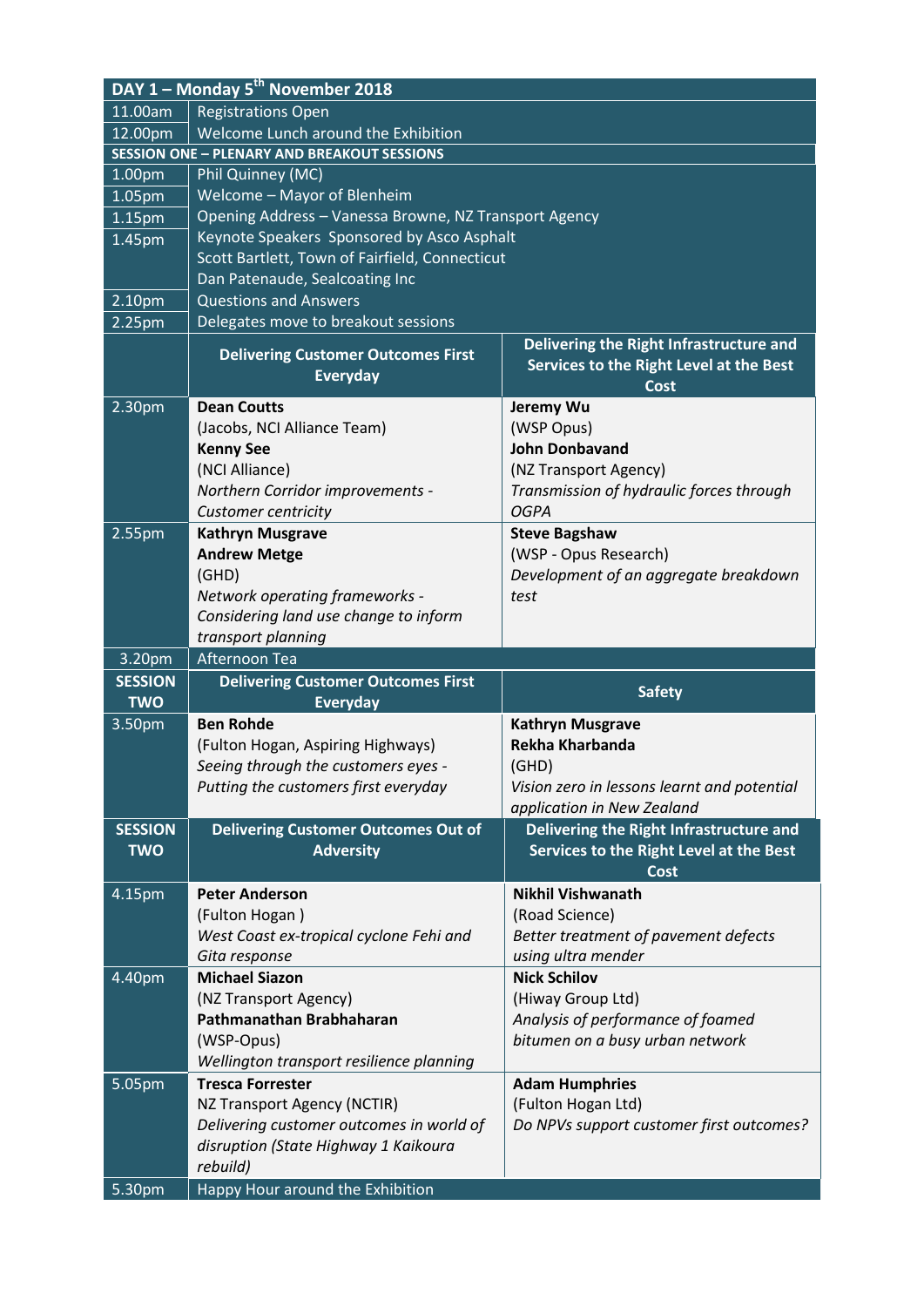| DAY 2 - Tuesday 6 <sup>th</sup> November 2018                |                                                                                                                                                                             |                                                                                                                      |                                                                                                                                        |
|--------------------------------------------------------------|-----------------------------------------------------------------------------------------------------------------------------------------------------------------------------|----------------------------------------------------------------------------------------------------------------------|----------------------------------------------------------------------------------------------------------------------------------------|
| <b>Arrival Tea and Coffee</b><br>8.00am                      |                                                                                                                                                                             |                                                                                                                      |                                                                                                                                        |
| <b>SESSION THREE - PLENARY SESSION AND BREAKOUT SESSIONS</b> |                                                                                                                                                                             |                                                                                                                      |                                                                                                                                        |
| 8.50am                                                       | Housekeeping from MC                                                                                                                                                        |                                                                                                                      |                                                                                                                                        |
| 8.55am                                                       | Keynote Speaker - Colin Brodie (NZ Transport Agency)                                                                                                                        |                                                                                                                      |                                                                                                                                        |
| 9.20am                                                       | <b>Questions and Answers</b>                                                                                                                                                |                                                                                                                      |                                                                                                                                        |
| 9.35am                                                       | <b>Exhibitor Blasts</b>                                                                                                                                                     |                                                                                                                      |                                                                                                                                        |
| 10.00am                                                      | <b>Morning Tea</b>                                                                                                                                                          |                                                                                                                      |                                                                                                                                        |
| <b>SESSION</b><br><b>FOUR</b>                                | <b>Delivering Customer</b><br><b>Outcomes First Everyday</b>                                                                                                                | <b>Delivering Customer</b><br><b>Outcomes Out of Adversity</b>                                                       | <b>Reducing Adverse Effects on</b><br><b>Climate, Local Environment</b><br>and Public Health                                           |
| 10.30am                                                      | <b>Rob Hutchinson</b><br><b>Sam Oates</b><br>(Fulton Hogan)<br>Using 'Archimedes' to<br>improve maintenance<br>programme visibility and<br>achievement - a Eureka<br>moment | <b>Sam Bourne</b><br>(NZ Transport Agency)<br>Kaikoura coastal corridor:<br>An unforgeable journey<br>and experience | <b>Carol Bannock</b><br>(NZ Transport Agency)<br>Managing our effects on<br>biodiversity: what, why and<br>how now and into the future |
|                                                              | <b>Delivering Customer</b><br><b>Outcomes First Everyday</b>                                                                                                                | <b>Delivering the Right</b><br><b>Infrastructure and Services</b><br>to the Right Level at the<br><b>Best Cost</b>   | <b>Reducing Adverse Effects on</b><br><b>Climate, Local Environment</b><br>and Public Health                                           |
| 10.55am                                                      | <b>Kerry Smith</b>                                                                                                                                                          | <b>Murray Clarke</b>                                                                                                 | <b>Mike Jackett</b>                                                                                                                    |
|                                                              | <b>Darren Varcoe</b>                                                                                                                                                        | (NZ Transport Agency)                                                                                                | (Jackett Consulting)                                                                                                                   |
|                                                              | (Capital Journeys)                                                                                                                                                          | Fairfield Motorway asphalt                                                                                           | <b>Bill Frith</b>                                                                                                                      |
|                                                              | Using Wrike project                                                                                                                                                         | surfacing durability trial                                                                                           | (WSP Opus Research)                                                                                                                    |
|                                                              | management to deliver                                                                                                                                                       |                                                                                                                      | The impact of road lighting                                                                                                            |
|                                                              | effective, outcome-driven                                                                                                                                                   |                                                                                                                      | on the night sky - First step                                                                                                          |
|                                                              | customer engagement<br><b>Stuart Woods</b>                                                                                                                                  |                                                                                                                      | toward an understanding                                                                                                                |
| 11.20am                                                      | (NZ Transport Agency)                                                                                                                                                       | Yaswanth Katragadda<br>(Timaru District Council)                                                                     | <b>David A Greig</b><br>(NZ Transport Agency)                                                                                          |
|                                                              | Resilience - where to from                                                                                                                                                  | <b>Combining functional</b>                                                                                          | <b>Connecting Auckland to</b>                                                                                                          |
|                                                              | here?                                                                                                                                                                       | properties of OGPA with                                                                                              | Northland NZ while meeting                                                                                                             |
|                                                              |                                                                                                                                                                             | structural properties of                                                                                             | multiple outcomes effectively                                                                                                          |
|                                                              |                                                                                                                                                                             | Graphene                                                                                                             |                                                                                                                                        |
| 11.45am                                                      | <b>Lynsey Morgan</b>                                                                                                                                                        | <b>Peter Cenek</b>                                                                                                   | <b>Rachael Wooldridge</b>                                                                                                              |
|                                                              | <b>Lisa Henderson</b>                                                                                                                                                       | (WSP Opus Research)                                                                                                  | (Capital Journeys)                                                                                                                     |
|                                                              | (Capital Journeys)                                                                                                                                                          | Rock'n roll                                                                                                          | Weed seeker technology: An                                                                                                             |
|                                                              | Roadworks impact and risk                                                                                                                                                   |                                                                                                                      | innovation making a                                                                                                                    |
|                                                              | strategy: A robust process                                                                                                                                                  |                                                                                                                      | difference for the                                                                                                                     |
|                                                              | with road users and                                                                                                                                                         |                                                                                                                      | environment                                                                                                                            |
|                                                              | neighbours in mind                                                                                                                                                          |                                                                                                                      |                                                                                                                                        |
| 12.10pm                                                      | <b>Chamika de Costa</b>                                                                                                                                                     | Dr Greg Arnold                                                                                                       | <b>Sam Bourne</b>                                                                                                                      |
|                                                              | (Auckland Motorway                                                                                                                                                          | (Road Science)                                                                                                       | (NZ Transport Agency)                                                                                                                  |
|                                                              | Alliance)                                                                                                                                                                   | <b>Using Performance Based</b>                                                                                       | Great outcomes for NZ:                                                                                                                 |
|                                                              | Assessing the early impacts                                                                                                                                                 | Laboratory Testing for                                                                                               | Multi-modal, urban design                                                                                                              |
|                                                              | of the Waterview Tunnel on<br>the Auckland motorway                                                                                                                         | <b>Smarter Design of Asphalt</b><br><b>Surfacings and Pavements</b>                                                  | and transport system<br>integration                                                                                                    |
|                                                              | system                                                                                                                                                                      |                                                                                                                      |                                                                                                                                        |
| 12.35pm                                                      | Lunch                                                                                                                                                                       |                                                                                                                      |                                                                                                                                        |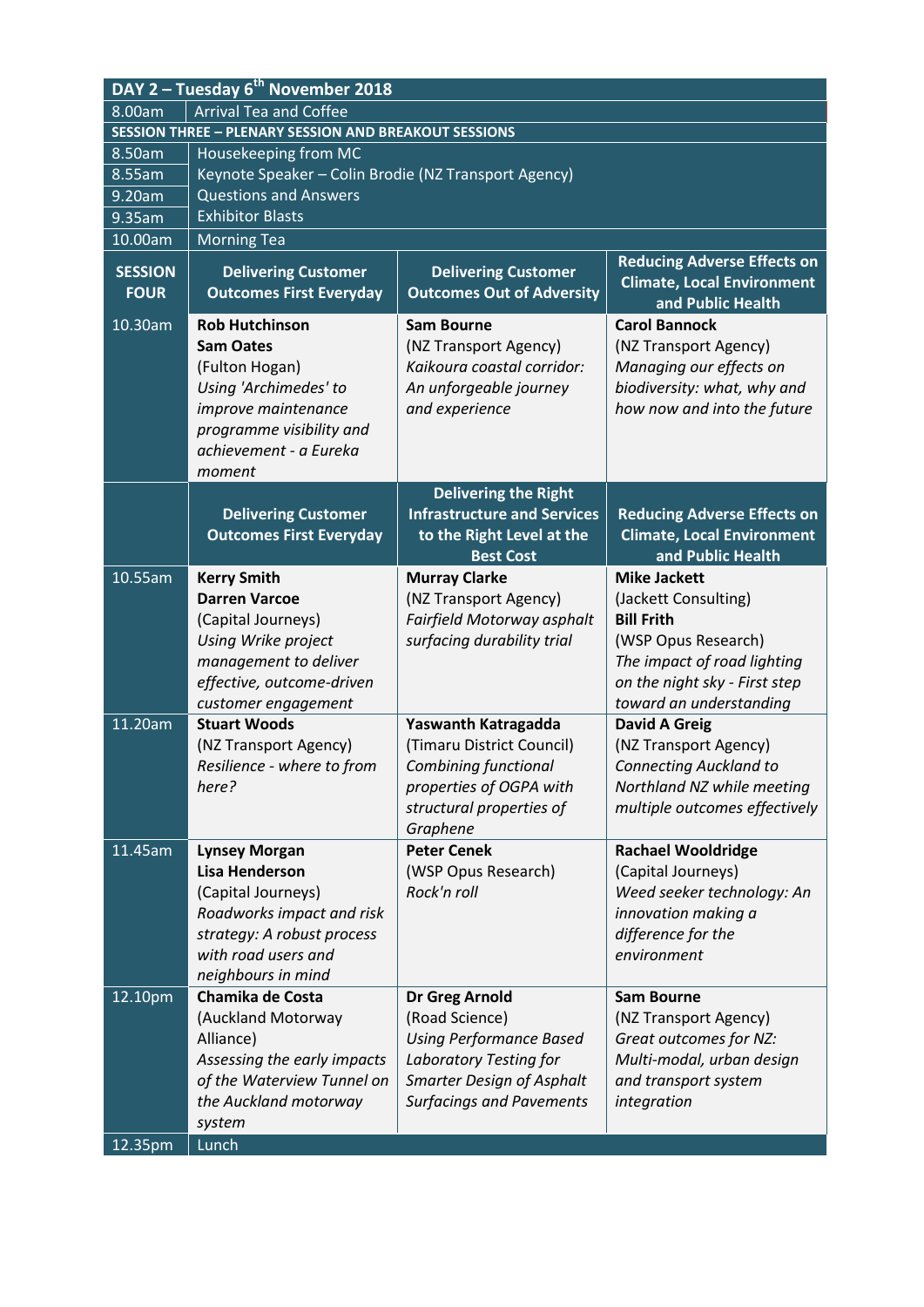| <b>SESSION</b><br><b>FIVE</b> | <b>Delivering Customer</b>               | <b>Delivering the Right</b><br><b>Infrastructure and Services</b> |                                                          |
|-------------------------------|------------------------------------------|-------------------------------------------------------------------|----------------------------------------------------------|
|                               | <b>Outcomes First Everyday</b>           | to the Right Level at the<br><b>Best Cost</b>                     | <b>Safety</b>                                            |
| 1.35pm                        | <b>Matt Kofoed</b>                       | <b>Graham Salt</b>                                                | <b>Lee Wright</b>                                        |
|                               | (Infrastructure Alliance)                | (GeoSolve Engineering                                             | (NZ Transport Agency)                                    |
|                               | Owning the customer                      | Consultant)                                                       | How to Reduce Truck                                      |
|                               | journey from request to                  | Traffic speed deflectometer                                       | Crashes and Rollovers, a                                 |
|                               | resolution                               | application: A case history                                       | Partnership Approach with                                |
|                               |                                          | of TSD effectiveness not                                          | the Freight Industry                                     |
|                               |                                          | only for Network Level                                            |                                                          |
|                               |                                          | Screening but also for                                            |                                                          |
|                               |                                          | project level and                                                 |                                                          |
|                               |                                          | maintenance planning                                              |                                                          |
| 2.00pm                        | <b>Simon Bird</b>                        | <b>Laurence Harrow</b>                                            | <b>Dave Bellett</b>                                      |
|                               | (GHD)                                    | (WSP Opus Research)                                               | <b>Maria Baker</b>                                       |
|                               | Changing to customer<br>centric network  | Two coat seals - Why aren't<br>they delivering?                   | (WorkSafe New Zealand)<br>Building safer roads starts at |
|                               | management                               |                                                                   | the quarry                                               |
| 2.25pm                        | <b>Caroline Boot</b>                     | <b>Darcy Rogers</b>                                               | <b>Peter Cenek</b>                                       |
|                               | (Clever Buying)                          | (Road Science)                                                    | (WSP Opus Research)                                      |
|                               | <b>Kerrie McEwen</b>                     | <b>David Alabaster</b>                                            | <b>Updates to the Transport</b>                          |
|                               | (Plan A Tender Specialists)              | (NZ Transport Agency)                                             | <b>Agency's T10 Specification</b>                        |
|                               | Not NOC-knocking on                      | Current advances in epoxy                                         |                                                          |
|                               | procurement's door: Why                  | modified OGPA                                                     |                                                          |
|                               | (and how) some elements                  |                                                                   |                                                          |
|                               | of procurement should<br>change for NOC2 |                                                                   |                                                          |
| 2.50pm                        | <b>Chris Bowie</b>                       | <b>Peter Mortimer</b>                                             | <b>Tiffany Lester</b>                                    |
|                               | (WSP Opus)                               | (Downer, New Zealand)                                             | (WSP Opus Research)                                      |
|                               | <b>Measuring what matters:</b>           | Improving network                                                 | State Highway curve crashes                              |
|                               | Wellbeing impacts of urban               | performance and the                                               | and skid resistance                                      |
|                               | design                                   | customer journey                                                  |                                                          |
| 3.15pm                        | Afternoon tea                            |                                                                   |                                                          |
| <b>SESSION</b>                |                                          | <b>Delivering the Right</b>                                       |                                                          |
| <b>SIX</b>                    | <b>Delivering Customer</b>               | <b>Infrastructure and Services</b>                                | <b>Safety</b>                                            |
|                               | <b>Outcomes First Everyday</b>           | to the Right Level at the<br><b>Best Cost</b>                     |                                                          |
| 3.45pm                        | <b>Soroush Rashidi</b>                   | <b>Allen Browne</b>                                               | <b>Vic Maggs</b>                                         |
|                               | (Auckland Motorway                       | (Hiway Group Ltd)                                                 | (Auckland Motorway                                       |
|                               | Alliance)                                | Modified to bound                                                 | Alliance)                                                |
|                               | <b>Auckland Harbour Bridge</b>           | stabilised pavement                                               | Improving safety, efficiency,                            |
|                               | moveable lane barrier -                  | challenges and design                                             | and traffic flows in & around                            |
|                               | Pilot study of optimising                | vagaries                                                          | work zones - Mobile barrier                              |
|                               | PM peak shift time                       |                                                                   |                                                          |
| 4.10pm                        | <b>Zane Davidson</b>                     | Dr Greg Arnold                                                    | <b>Reducing Adverse Effects</b>                          |
|                               | (Auckland Motorway<br>Alliance)          | (Road Science)<br>Pavement renewals                               | on Climate, Local<br><b>Environment and Public</b>       |
|                               | Enhanced incident response               | experience following the                                          | <b>Health</b>                                            |
|                               | on a state highway network               | new 2017 NZTA Guide                                               | <b>Stephen Chiles</b>                                    |
|                               |                                          |                                                                   | (Chiles Ltd)                                             |
|                               |                                          |                                                                   | How low can we go:                                       |
|                               |                                          |                                                                   | Reducing noise from New                                  |
|                               |                                          |                                                                   | Zealand's road surfaces                                  |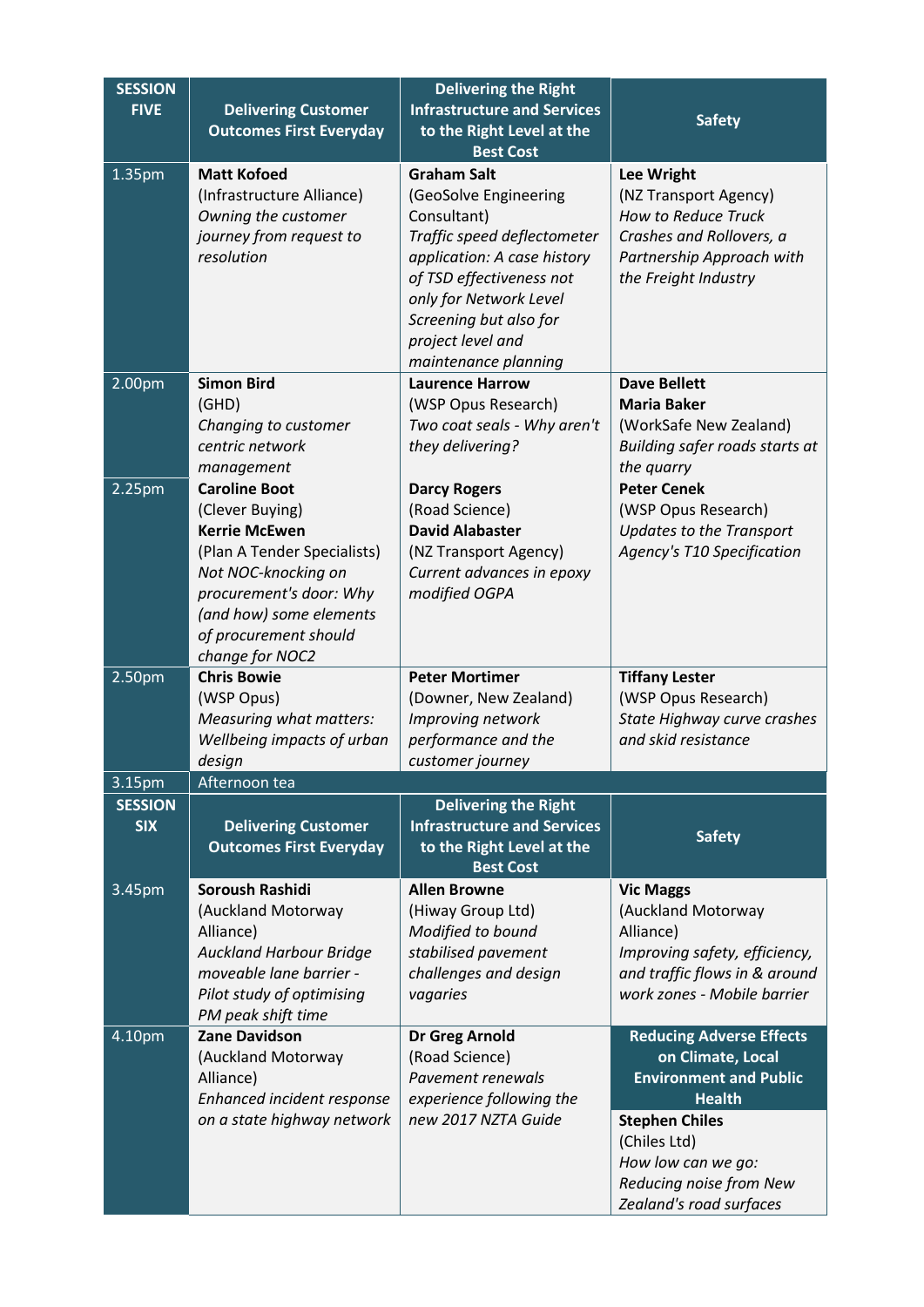|                    | <b>Delivering Customer</b><br><b>Outcomes First Everyday</b>      | <b>Delivering the Right</b><br><b>Infrastructure and Services</b><br>to the Right Level at the<br><b>Best Cost</b> | <b>Delivering Customer</b><br><b>Outcomes out of Adversity</b> |
|--------------------|-------------------------------------------------------------------|--------------------------------------------------------------------------------------------------------------------|----------------------------------------------------------------|
| 4.35pm             | <b>Caroline Boot</b>                                              | <b>Laurence Harrow</b>                                                                                             | Lee Wright                                                     |
|                    | <b>Donna Smithies</b>                                             | <b>Steve Bagshaw</b>                                                                                               | (NZ Transport Agency)                                          |
|                    | (Clever Buying)                                                   | (WSP-Opus Research)                                                                                                | What Lessons did we Learn?                                     |
|                    | Customer-centric                                                  | Develop a reactive                                                                                                 | Keeping the Alternate Route                                    |
|                    | procurement: It's 'Mental                                         | maintenance assessment                                                                                             | Open and Operating after                                       |
|                    | Floss'!                                                           | tool                                                                                                               | the Kaikoura Earthquake                                        |
| 5.00pm             | Day 2 Close                                                       |                                                                                                                    |                                                                |
| 6.30 <sub>pm</sub> | <b>Pre-Dinner Drinks</b>                                          |                                                                                                                    |                                                                |
| 7.00pm             | Conference Dinner and Entertainment (Dress Code - Smart Business) |                                                                                                                    |                                                                |

| DAY 3 - Wednesday 7 <sup>th</sup> November 2018              |                                                                                                                                           |                                                                                                                                                                                                                                            |                                                                                                                                                                                                  |
|--------------------------------------------------------------|-------------------------------------------------------------------------------------------------------------------------------------------|--------------------------------------------------------------------------------------------------------------------------------------------------------------------------------------------------------------------------------------------|--------------------------------------------------------------------------------------------------------------------------------------------------------------------------------------------------|
| 8.00am<br><b>Tea and Coffee</b>                              |                                                                                                                                           |                                                                                                                                                                                                                                            |                                                                                                                                                                                                  |
| <b>SESSION SEVEN - PLENARY SESSION AND BREAKOUT SESSIONS</b> |                                                                                                                                           |                                                                                                                                                                                                                                            |                                                                                                                                                                                                  |
| 8.55am                                                       | Housekeeping from MC                                                                                                                      |                                                                                                                                                                                                                                            |                                                                                                                                                                                                  |
| 9.00am                                                       | Keynote Speaker - Glenn Fawcett (Infrastructure Consultant)                                                                               |                                                                                                                                                                                                                                            |                                                                                                                                                                                                  |
| 9.25am                                                       | <b>Questions and Answers</b>                                                                                                              |                                                                                                                                                                                                                                            |                                                                                                                                                                                                  |
| 9.40am                                                       | Delegates move to breakout sessions                                                                                                       |                                                                                                                                                                                                                                            |                                                                                                                                                                                                  |
|                                                              | <b>Reducing Adverse Effects on</b><br><b>Climate, Local Environment</b><br>and Public Health                                              | <b>Footpaths and Cycle</b><br><b>Ways</b>                                                                                                                                                                                                  | <b>Delivering Customer</b><br><b>Outcomes Out of Adversity</b>                                                                                                                                   |
| 9.45am                                                       | <b>Glynn Holleran</b><br>(University of Auckland)<br>Sustainable roads in the<br>Middle East - Performance<br>design to field performance | <b>Chris Bowie</b><br>(WSP Opus)<br><b>Tim Hughes</b><br>(NZ Transport Agency)<br>Factors affecting cycling<br>levels of service                                                                                                           | <b>Jordan Downes</b><br>(Higgins)<br><b>Russell Troup</b><br>(NZ Transport Agency)<br>Lessons learned: Improving<br>response management and<br>design for coast protection<br>systems            |
| 10.10 am                                                     | <b>Glynn Holleran</b><br>(University of Auckland)<br>Initiatives in sustainable<br>surfacing in Auckland                                  | <b>Delivering the Right</b><br><b>Infrastructure and</b><br><b>Services to the Right</b><br><b>Level at the Best Cost</b><br><b>Kent Petersen</b><br>(Capital Journeys)<br><b>Innovative Preventative</b><br><b>Maintenance to Deliver</b> | <b>Gavin Stobie</b><br>(Fulton Hogan Nelson)<br><b>Dean Hunt</b><br>(Fulton Hogan Nelson)<br>Sharing our major events<br>response and customer<br>outcomes - Nelson Tasman<br>NOC emergency team |
| 10.35am                                                      | Morning tea                                                                                                                               | <b>Best Value to Road</b><br><b>Users</b>                                                                                                                                                                                                  | response to Kaikoura<br><b>Earthquake and Takaka Hill</b><br>storm damage                                                                                                                        |